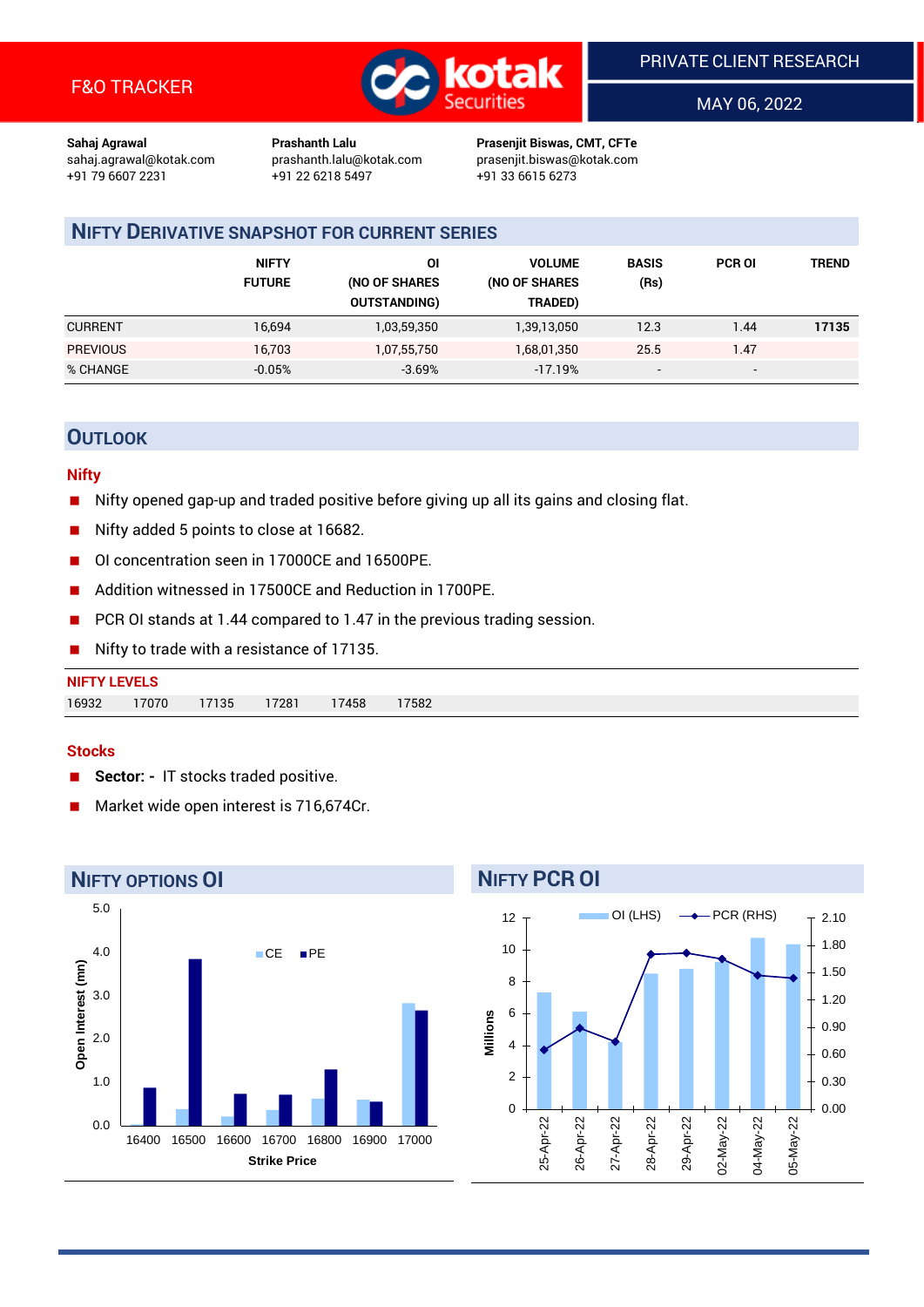# **FUTURE STATISTICS**

#### **OI INCREASE**

| <b>SYMBOL</b>     | <b>OI</b> | ΟI          | <b>PRICE CHG</b> |
|-------------------|-----------|-------------|------------------|
|                   | (%)       | (SHARES)    | $(\%)$           |
| ABB               | 57.1%     | 4,02,250    | 10.3%            |
| <b>FSL</b>        | 24.5%     | 1,46,87,400 | $-2.4%$          |
| <b>FEDERALBNK</b> | 12.4%     | 6,72,30,000 | $-0.3%$          |
| <b>HONAUT</b>     | 10.7%     | 6,510       | 2.3%             |
| <b>ASHOKLEY</b>   | 9.9%      | 3,22,92,000 | 2.5%             |
| <b>POWERGRID</b>  | 9.1%      | 4,22,80,091 | $-1.6%$          |
| <b>EXIDEIND</b>   | 8.5%      | 2,27,08,800 | $-2.2%$          |
| <b>INTELLECT</b>  | 8.4%      | 16,83,000   | $-6.7%$          |
| <b>INDHOTEL</b>   | 8.3%      | 2,39,67,098 | $-2.8%$          |
| <b>APOLLOHOSP</b> | 7.0%      | 22.53.875   | $-1.6%$          |

| <b>OI DECREASE</b> |         |             |                  |
|--------------------|---------|-------------|------------------|
| <b>SYMBOL</b>      | ΟI      | ΟI          | <b>PRICE CHG</b> |
|                    | $(\%)$  | (SHARES)    | $(\%)$           |
| <b>OFSS</b>        | $-8.1%$ | 3,42,700    | 1.7%             |
| M&MFIN             | $-7.7%$ | 2,74,88,000 | $-0.9%$          |
| <b>RAIN</b>        | $-7.5%$ | 72,72,000   | $-0.8%$          |
| <b>DIXON</b>       | $-6.2%$ | 8,05,625    | 3.7%             |
| <b>POLYCAB</b>     | $-5.9%$ | 6,36,300    | 0.8%             |
| <b>CHAMBLFERT</b>  | $-5.4%$ | 25,42,500   | 0.6%             |
| <b>AUBANK</b>      | $-3.7%$ | 25,99,000   | 1.7%             |
| <b>ACC</b>         | $-3.7%$ | 25,09,000   | $-1.0%$          |
| <b>MFSL</b>        | $-3.3%$ | 19,48,700   | 1.7%             |
| <b>LTTS</b>        | $-3.3%$ | 8,97,600    | 2.2%             |

# **CASH STATISTICS**

| <b>TOP VOLUMES</b> |                      |              |              |  |  |  |  |  |
|--------------------|----------------------|--------------|--------------|--|--|--|--|--|
| <b>SYMBOL</b>      | <b>TRADED SHARES</b> | <b>VALUE</b> | <b>CLOSE</b> |  |  |  |  |  |
|                    | (QTY)                | (IN LAKHS)   |              |  |  |  |  |  |
| <b>RELIANCE</b>    | 79,42,721            | 2,12,691     | 2,641        |  |  |  |  |  |
| <b>HDFCBANK</b>    | 89,31,456            | 1,21,665     | 1,353        |  |  |  |  |  |
| <b>TATASTEEL</b>   | 87,33,816            | 1,13,342     | 1,284        |  |  |  |  |  |
| <b>ADANIPOWER</b>  | 3,98,13,793          | 1,05,592     | 278          |  |  |  |  |  |
| <b>AXISBANK</b>    | 1,27,26,146          | 90,597       | 702          |  |  |  |  |  |
| <b>SBIN</b>        | 1,41,30,385          | 68,838       | 480          |  |  |  |  |  |
| <b>ICICIBANK</b>   | 91,21,547            | 66,967       | 729          |  |  |  |  |  |
| <b>KOTAKBANK</b>   | 35,68,047            | 64,452       | 1,798        |  |  |  |  |  |
| <b>TATAPOWER</b>   | 2.43.04.759          | 60,363       | 248          |  |  |  |  |  |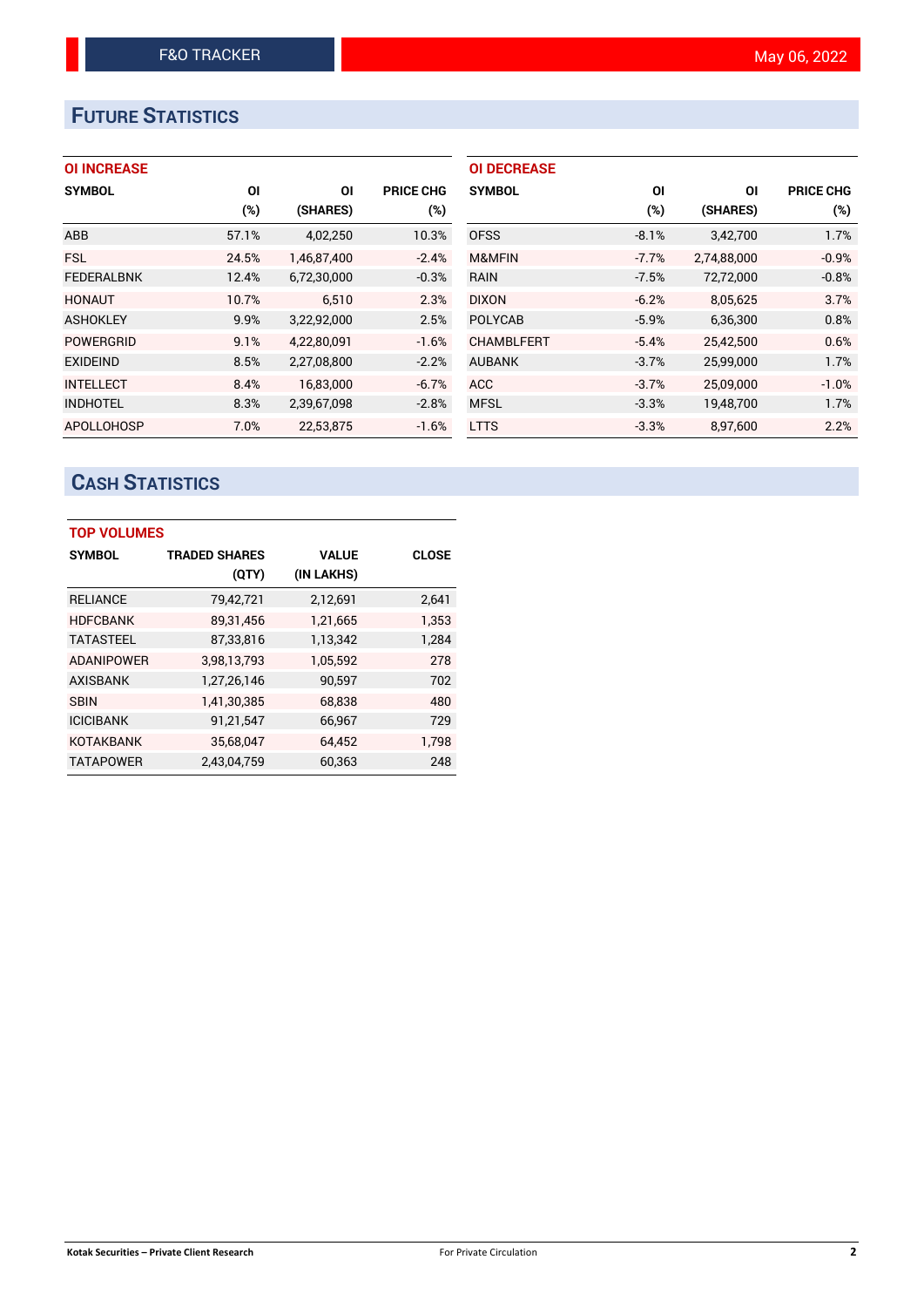## **OPTION STATISTICS**

#### **SIGNIFICANT CALL OPEN INTEREST**

| <b>SYMBOL</b>    | <b>STRK</b>  | <b>OPTION</b> | <b>CLOSE</b> | <b>FUT</b>   | <b>OI</b>   |
|------------------|--------------|---------------|--------------|--------------|-------------|
|                  | <b>PRICE</b> | <b>TYPE</b>   | (RS)         | <b>CLOSE</b> | (SHARES)    |
| <b>NTPC</b>      | 165          | <b>CE</b>     | 1.7          | 159          | 1,77,61,200 |
| <b>MARUTI</b>    | 8.000        | <b>CE</b>     | 49.2         | 7.417        | 5,10,000    |
| COALINDIA        | 200          | <b>CE</b>     | 2.8          | 186          | 75,01,200   |
| ONGC             | 170          | <b>CE</b>     | 3.1          | 165          | 82,77,500   |
| <b>NTPC</b>      | 160          | <b>CE</b>     | 3.4          | 159          | 1,08,30,000 |
| <b>POWERGRID</b> | 240          | CF            | 4.1          | 235          | 64,20,932   |
| <b>AXISBANK</b>  | 800          | <b>CE</b>     | 2.6          | 705          | 85,24,800   |
| <b>ITC</b>       | 265          | <b>CF</b>     | 4.2          | 261          | 1,19,13,600 |
| <b>ONGC</b>      | 165          | <b>CE</b>     | 5.1          | 165          | 63,64,050   |
| <b>ITC</b>       | 270          | CE            | 3.0          | 261          | 1,08,00,000 |

#### **SIGNIFICANT PUT OPEN INTEREST**

| <b>SYMBOL</b>     | <b>STRK</b><br><b>PRICE</b> | <b>OPTION</b><br>TYPE | <b>CLOSE</b><br>(RS) | FUT<br><b>CLOSE</b> | ΟI<br>(SHARES) |
|-------------------|-----------------------------|-----------------------|----------------------|---------------------|----------------|
| <b>TATAPOWER</b>  | 250                         | PF                    | 12.2                 | 248                 | 61,02,000      |
| <b>TATAMOTORS</b> | 400                         | <b>PE</b>             | 6.7                  | 428                 | 47.15.325      |
| <b>SBIN</b>       | 450                         | PF                    | 5.5                  | 480                 | 32,23,500      |
| <b>ITC</b>        | 250                         | PF                    | 2.1                  | 261                 | 44.41.600      |
| <b>WIPRO</b>      | 500                         | PF                    | 12.7                 | 503                 | 16,74,400      |
| <b>ITC</b>        | 260                         | PF                    | 5.4                  | 261                 | 38,43,200      |
| <b>HEROMOTOCO</b> | 2,300                       | PE                    | 13.3                 | 2,510               | 1,47,900       |
| <b>SBIN</b>       | 500                         | РF                    | 28.4                 | 480                 | 25,06,500      |
| <b>HEROMOTOCO</b> | 2.400                       | PE                    | 28.9                 | 2.510               | 1,38,900       |
| KOTAKBANK         | 1,700                       | PE                    | 13.5                 | 1,798               | 5,48,000       |

| SIGNIFICANT CALL OPEN INTEREST ADDITION |              |               |             |        |              | <b>SIGNIFICAN</b> |
|-----------------------------------------|--------------|---------------|-------------|--------|--------------|-------------------|
| <b>SYMBOL</b>                           | STRK         | <b>OPTION</b> | <b>OPEN</b> | OI CHG | <b>CLOSE</b> | <b>SYMBOL</b>     |
|                                         | <b>PRICE</b> | <b>TYPE</b>   | <b>INT</b>  | (%)    | (Rs)         |                   |
| <b>BHEL</b>                             | 67           | <b>CE</b>     | 8,61,000    | 2633%  | 0.3          | <b>FSL</b>        |
| <b>TVSMOTOR</b>                         | 600          | <b>CE</b>     | 1,13,400    | 2600%  | 40.4         | <b>INTELLECT</b>  |
| <b>INDUSINDBK</b>                       | 940          | <b>CE</b>     | 1,71,900    | 1810%  | 33.6         | <b>IBULHSGFIN</b> |
| <b>TATACONSUM</b>                       | 790          | <b>CE</b>     | 1,04,625    | 1450%  | 18.3         | <b>POWERGRID</b>  |
| <b>PETRONET</b>                         | 217          | <b>CE</b>     | 5,01,000    | 1418%  | 4.7          | <b>BANKBAROD</b>  |
| <b>TVSMOTOR</b>                         | 640          | <b>CE</b>     | 2,21,200    | 1336%  | 20.2         | <b>DLF</b>        |
| <b>FSL</b>                              | 115          | <b>CE</b>     | 2,96,400    | 1325%  | 5.9          | <b>FSL</b>        |
| <b>DLF</b>                              | 340          | <b>CE</b>     | 2,64,000    | 1233%  | 15.1         | <b>DELTACORP</b>  |
| <b>GODREJPROP</b>                       | 1,500        | <b>CE</b>     | 1,19,275    | 1166%  | 42.0         | <b>PETRONET</b>   |
| <b>TATACONSUM</b>                       | 780          | <b>CE</b>     | 1,11,375    | 1000%  | 22.9         | <b>BANKBAROD</b>  |

| SIGNIFICANT PUT OPEN INTEREST ADDITION |              |               |             |        |              |  |  |  |  |
|----------------------------------------|--------------|---------------|-------------|--------|--------------|--|--|--|--|
| <b>SYMBOL</b>                          | <b>STRK</b>  | <b>OPTION</b> | <b>OPEN</b> | OI CHG | <b>CLOSE</b> |  |  |  |  |
|                                        | <b>PRICE</b> | <b>TYPE</b>   | <b>INT</b>  | (%)    | (Rs)         |  |  |  |  |
| <b>FSL</b>                             | 90           | <b>PE</b>     | 1,01,400    | 3800%  | 0.6          |  |  |  |  |
| <b>INTELLECT</b>                       | 700          | <b>PE</b>     | 1,14,000    | 2433%  | 35.0         |  |  |  |  |
| <b>IBULHSGFIN</b>                      | 125          | <b>PE</b>     | 1,30,200    | 2000%  | 1.0          |  |  |  |  |
| <b>POWERGRID</b>                       | 242          | <b>PE</b>     | 1,01,327    | 1800%  | 10.6         |  |  |  |  |
| <b>BANKBARODA</b>                      | 104          | <b>PE</b>     | 1,05,300    | 800%   | 3.7          |  |  |  |  |
| <b>DLF</b>                             | 345          | <b>PE</b>     | 1,58,400    | 773%   | 16.2         |  |  |  |  |
| <b>FSL</b>                             | 105          | <b>PE</b>     | 1,79,400    | 763%   | 2.4          |  |  |  |  |
| <b>DELTACORP</b>                       | 245          | <b>PE</b>     | 1,12,700    | 600%   | 5.7          |  |  |  |  |
| <b>PETRONET</b>                        | 215          | <b>PE</b>     | 1,02,000    | 580%   | 5.8          |  |  |  |  |
| <b>BANKBARODA</b>                      | 106          | <b>PE</b>     | 2,34,000    | 471%   | 4.8          |  |  |  |  |

|                  | <b>CALL OPTION VOLUMES</b> |               |                  |              | <b>PUT OPTION VOLUMES</b> |              |               |                  |              |
|------------------|----------------------------|---------------|------------------|--------------|---------------------------|--------------|---------------|------------------|--------------|
| <b>SYMBOL</b>    | <b>STRK</b>                | <b>OPTION</b> | <b>CONTRACTS</b> | <b>CLOSE</b> | <b>SYMBOL</b>             | <b>STRK</b>  | <b>OPTION</b> | <b>CONTRACTS</b> | <b>CLOSE</b> |
|                  | <b>PRICE</b>               | <b>TYPE</b>   |                  | (Rs)         |                           | <b>PRICE</b> | <b>TYPE</b>   |                  | (Rs)         |
| <b>TATASTEEL</b> | 1,300                      | <b>CE</b>     | 24,854           | 37.5         | <b>RELIANCE</b>           | 2,700        | <b>PE</b>     | 12.873           | 107.6        |
| <b>RELIANCE</b>  | 2.700                      | <b>CE</b>     | 24,338           | 59.6         | <b>RELIANCE</b>           | 2.600        | <b>PE</b>     | 11.748           | 55.7         |
| <b>RELIANCE</b>  | 2,800                      | <b>CE</b>     | 24,009           | 29.1         | <b>TATASTEEL</b>          | 1,300        | <b>PE</b>     | 8,527            | 50.1         |
| <b>INFY</b>      | 1.600                      | <b>CE</b>     | 19.290           | 31.7         | <b>RELIANCE</b>           | 2.500        | <b>PE</b>     | 6,191            | 25.5         |
| <b>HDFCBANK</b>  | 1,400                      | <b>CE</b>     | 16,586           | 14.4         | <b>TATASTEEL</b>          | 1,200        | <b>PE</b>     | 5,942            | 14.0         |
| <b>RELIANCE</b>  | 2,900                      | <b>CE</b>     | 16.246           | 13.9         | <b>TATASTEEL</b>          | 1.280        | <b>PE</b>     | 5.796            | 39.8         |
| <b>RELIANCE</b>  | 3,000                      | <b>CE</b>     | 14,373           | 8.2          | <b>RELIANCE</b>           | 2,660        | <b>PE</b>     | 5,698            | 83.5         |
| <b>TATASTEEL</b> | 1.400                      | <b>CE</b>     | 10.586           | 10.6         | <b>KOTAKBANK</b>          | 1.800        | <b>PE</b>     | 5.681            | 46.4         |
| <b>TATASTEEL</b> | 1,320                      | <b>CE</b>     | 9,871            | 29.4         | <b>RELIANCE</b>           | 2,680        | <b>PE</b>     | 5,543            | 94.0         |
| <b>RELIANCE</b>  | 2.740                      | <b>CE</b>     | 9,734            | 45.4         | <b>AXISBANK</b>           | 700          | PE            | 5.276            | 19.0         |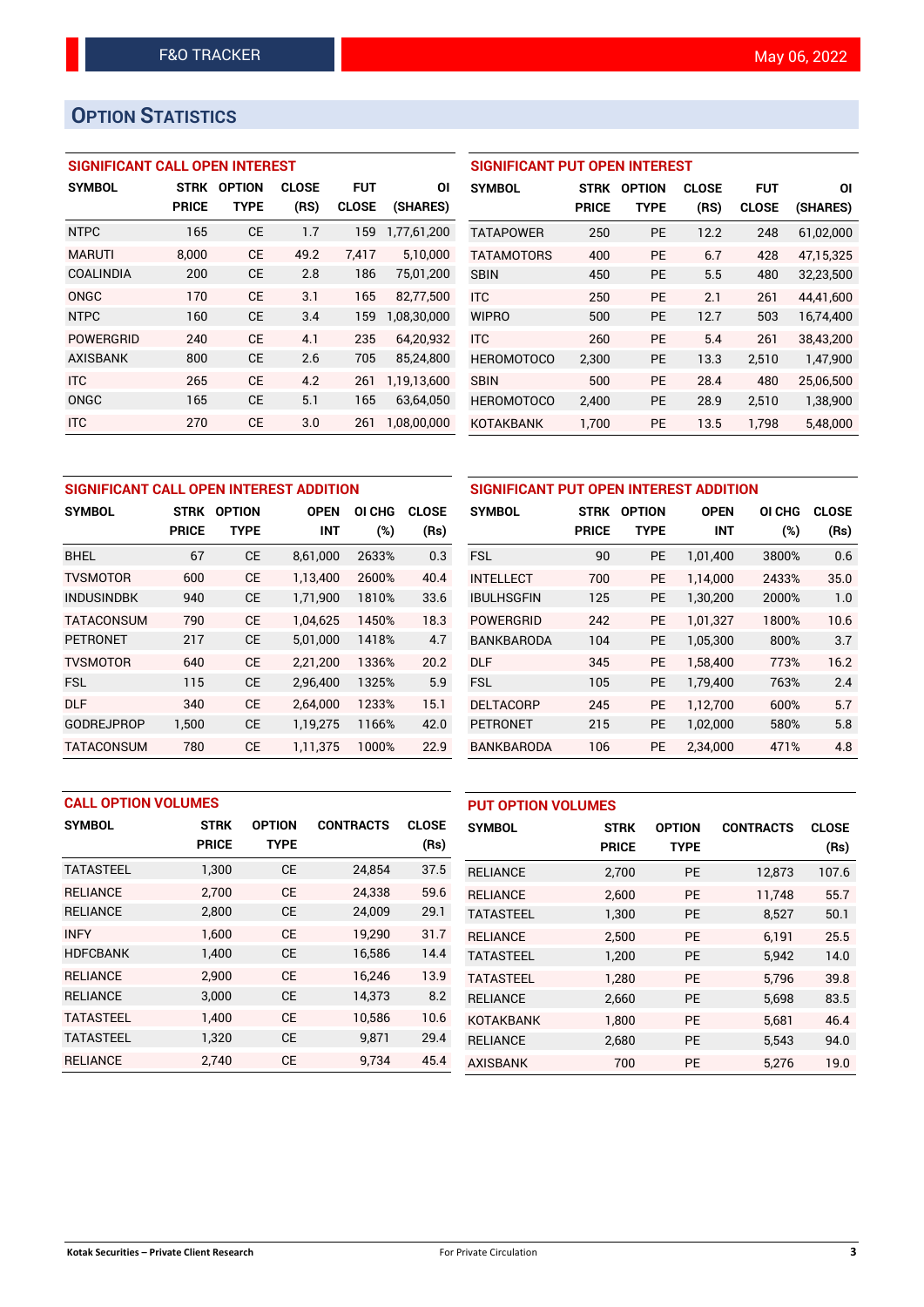#### **RATING SCALE (PRIVATE CLIENT GROUP)**

- **BUY**  Stock/Index looks strong from the expiry/near term perspective and is expected to gain on the basis of technical and/or derivative parameters. Time frame is minimum of current expiry and in certain cases extend to the next series depending on the stock behaviour. Strict stop loss needs to be adhered to for every buy/long recommendation given.
- **SELL** Stock/Index looks weak from the expiry/near term perspective and is expected to gain on the basis of technical and/or derivative parameters. Time frame is minimum of current expiry and in certain cases extend to the next series depending on the stock behaviour. Strict stop loss needs to be adhered to for every sell/short recommendation given.

#### **FUNDAMENTAL RESEARCH TEAM (PRIVATE CLIENT GROUP)**

**Shrikant Chouhan Arun Agarwal Amit Agarwal, CFA Hemali Dhame** shrikant.chouhan@kotak.com arun.agarwal@kotak.com agarwal.amit@kotak.com Hemali.Dhame@kotak.com +91 22 6218 5408 +91 22 6218 6443 +91 22 6218 6439 +91 22 6218 6433

Metals & Mining, Midcap Pharmaceuticals Pharmaceuticals Research Associate Support Executive<br>
iatin.damania@kotak.com purvi.shah@kotak.com rini.mehta@kotak.com k.kathirvelu@kotak.com jatin.damania@kotak.com

**Sumit Pokharna** Pankaj Kumar<br>Oil and Gas, Information Tech Construction, sumit.pokharna@kotak.com pankajr.kumar@kotak.com +91 22 6218 6438 +91 22 6218 6434

# **Jatin Damania Purvi Shah Rini Mehta K. Kathirvelu**

Construction, Capital Goods & Midcaps

Transportation, Paints, FMCG

+91 22 6218 6440 +91 22 6218 6432 +91 80801 97299 +91 22 6218 6427

#### **TECHNICAL RESEARCH TEAM (PRIVATE CLIENT GROUP)**

**Shrikant Chouhan Amol Athawale Sayed Haider** [shrikant.chouhan@kotak.com](mailto:shrikant.chouhan@kotak.com) [amol.athawale@kotak.com](mailto:amol.athawale@kotak.com) Research Associate +91 22 6218 5408 +91 20 6620 3350 [sayed.haider@kotak.com](mailto:sayed.haider@kotak.com)

+91 22 62185498

#### **DERIVATIVES RESEARCH TEAM (PRIVATE CLIENT GROUP)**

+91 79 6607 2231 +91 22 6218 5497 +91 33 6615 6273

**Sahaj Agrawal Prashanth Lalu Prasenjit Biswas, CMT, CFTe** [prasenjit.biswas@kotak.com](mailto:prasenjit.biswas@kotak.com)